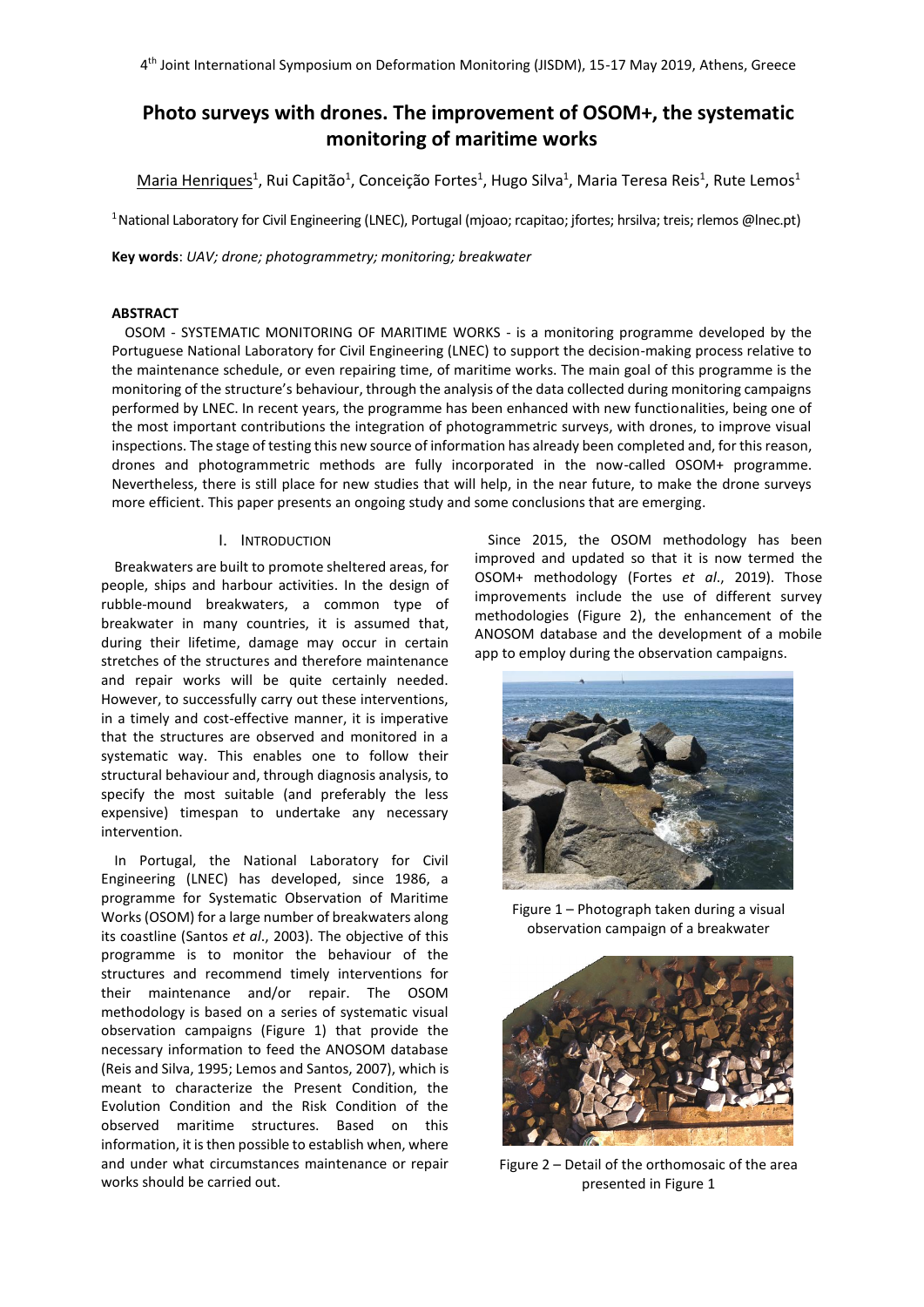

Figure 3 – Photograph taken in 2013



Figure 4 – Photograph taken in 2018



Figure 5 – Height changes of a breakwater head between 2013 and 2018

The use of drones(Henriques *et al*., 2014, 2016, 2017) provides more detailed and accurate information on the condition of the structures. It also allows a better assessment of the evolution of structures' envelopes as it produces more relevant information on the most problematic areas.

Photographs can, by themselves, provide much information about the structures (Figures 3 and 4). However, the products generated with these photos orthomosaics, point clouds, numerical models of the surfaces, profiles - are more valuable to the institutions responsible for structural safety and security. They easily allow studies of temporal evolution and can generate quantitative information, important for those who have to calculate distances and/or volumes. As an example, Figure 5 presents a comparison of two numerical models of a breakwater, generated from two photographic surveys performed in 2013 and 2018 (Figures 3 and 4). One can easily detect several changes at the breakwater's head.

#### II. MOTIVATION OF THE RESEARCH

The photogrammetric software used to produce orthomosaics, point clouds, etc., needs to calculate the position and orientation of each aerial photograph. In a first step, these data are determined using a referential established by the software. To transform these data to the referential chosen by the user, points that can be identified in the aerial photographs are coordinated in the chosen referential. These points, known as ground control points (GCP), have to be already marked on the structure surface when the survey is carried out . If there are points that, due to shape and colour, can be recognized in the photographs these can be used too. As an example, Figure 6 shows two GCP: an artificial GCP, since it is the result of drawing a triangle with orange ink, and a natural GCP, which is the corner of the cover of an electricity box. The points are coordinated by surveying methods (usually using a total station or a GNSS receiver) either before or after the aerial survey. To assess the quality of the surveys, check points (CP) are also used. These have the same characteristics of materialization and coordination as the GCP. The difference is that they are not used during processing.





Figure 6 – Two GCP seen in an aerial photograph: an artificial GCP, painted with orange ink, and a natural GCP, the corner of the cover of an electricity box



Figure 7 – Surface of a breakwater with an accessible area (painted orange points are perceivable) surrounded by an area covered with rock and Dolos blocks (these ones at the bottom of the photo)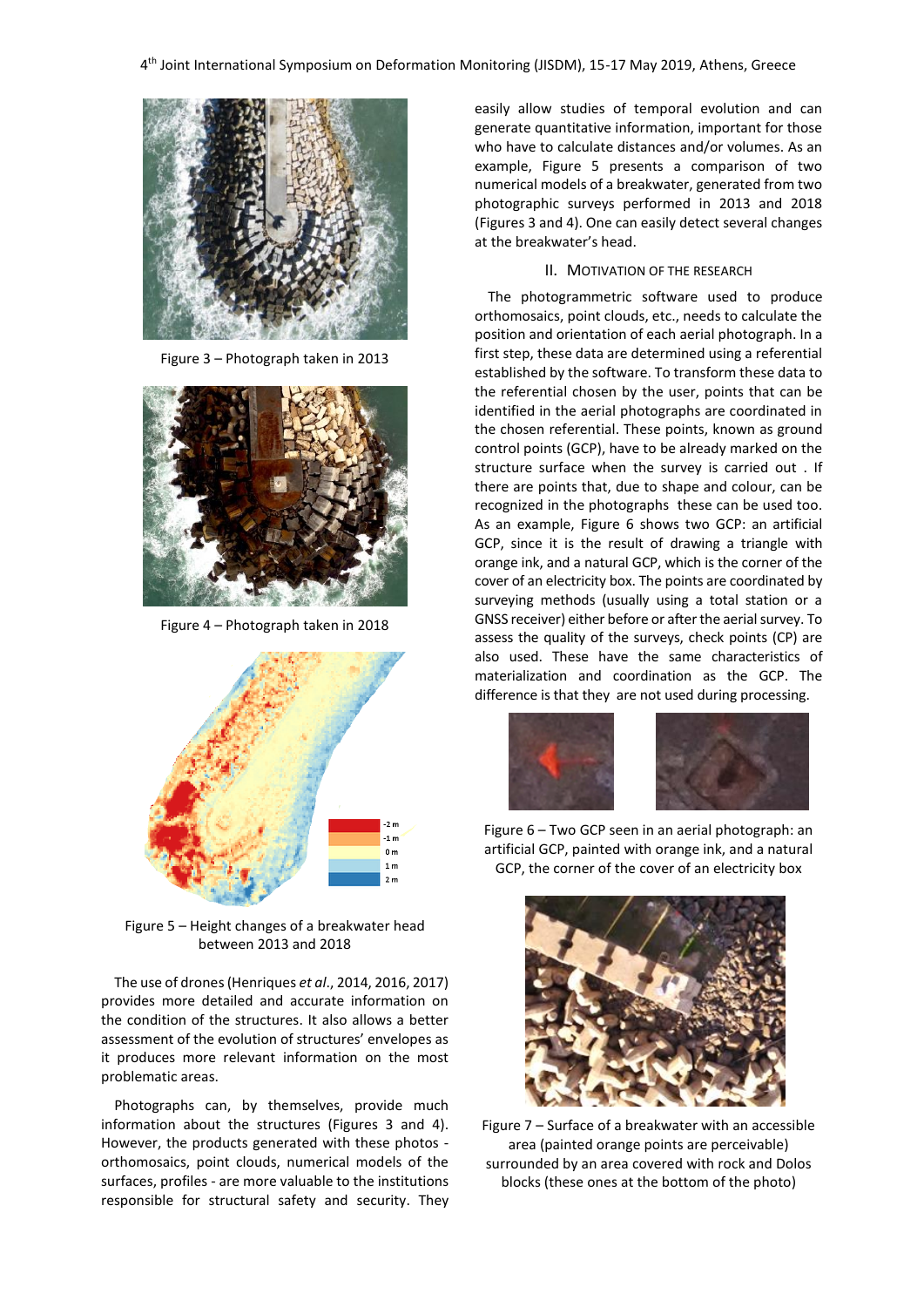Theoretically, GCP should be spaced strategically throughout de surveyed area. However, due to the physical characteristics of the majority of the rubble-mound breakwaters, with the armour slopes made of big inaccessible blocks of concrete or rock (see the Dolos blocks in Figure 7), the surveyors only have an easy and safe access to the structure crest and , sometimes, to a small area around it. For this reason, most of the time, GCP and CP are concentrated in a narrow strip along the crest, leaving large areas without GCP or CP.

Very few rubble-mound breakwaters have the armour layer made with parallelepiped blocks placed with the top faces horizontal or sub-horizontal, like the ones presented in Figures 8 to 11. Although one could think that in this kind of armour layer it is possible to mark GCP throughout the whole surface, the reality is quite different. Not only, in some areas, the distance between blocks does not allow the passage between them, but also, quite often, the surface of the blocks is covered with a thin layer of slime, which makes them slippery.

The time spent to mark and coordinate the points is always much longer than the time needed to make the photographic survey. Take the example of the breakwater presented in Figures 8 to 11 (breakwater C in Table 1). The photographic survey, carried out with four flights, took 45 min (including the preparation of the flights and battery changes). The GCP marking and coordination took five hours. Usually, the time spent in these last operations is shorter (two to three hours in long breakwaters and less in shorter ones), because points are located only at the breakwater crest, a place easily accessed.



Figure 8 – Aerial photograph of a breakwater made of Antifer blocks, regularly placed



Figure 9 – The head of the breakwater presented in Figure 6



Figure 10 – Coordinating a GCP. The greenish colour of the surface of the blocks is due to slime



Figure 11 – Coordinating a GCP. The greenish colour of the surface of the blocks is due to slime

Nevertheless, if one has to undertake, for example, the photographic survey of the seven breakwaters required to protect the port of Sines, the time spent in the field is very relevant, especially the one required for marking and coordinating points. On the other hand, if in the photogrammetric processing less GCP are used, the products (point cloud, digital surface model, orthomosaics, profiles) may be generated with less quality, i.e., the description of reality may have larger errors than when more GCP are used. Hence, why not asking the following questions:

- Would it be possible to use fewer GCP if the product errors are constant or smaller than the required accuracy?
- Can one use these products to analyze the changes on the breakwaters surface, including to undertake measurements with sufficient accuracy?
- Would it be possible to avoid placing GCP on the slippery armour block surfaces?

To answer all these questions, a set of tests is being performed. This paper presents the first achieved results.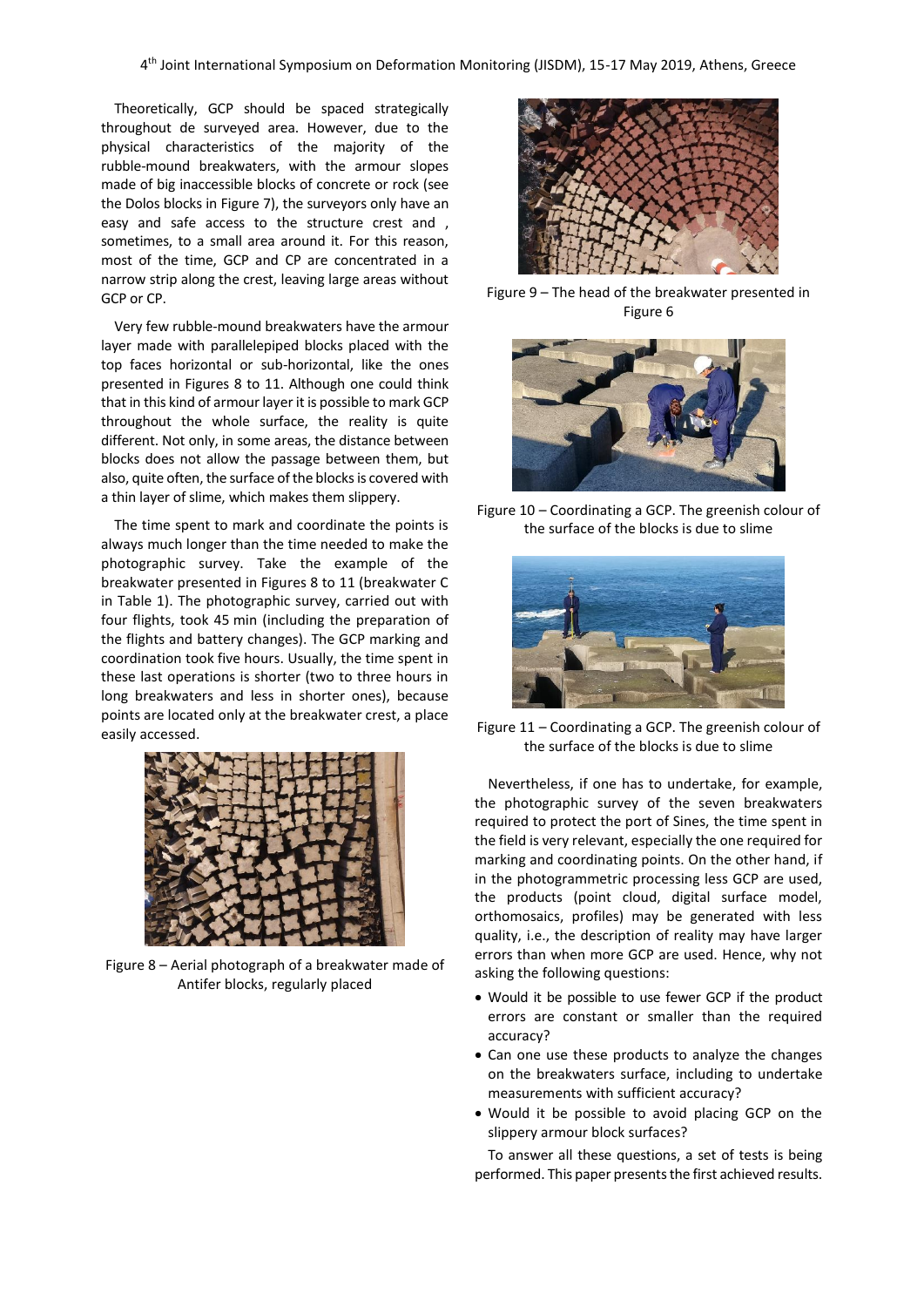#### III. THE TESTS

To derive some conclusions, the team used photographs of aerial surveys of sections of three different breakwaters, all carried out during low tides. Table 1 presents information concerning these breakwater sections: the length, height and widths .. The locations where these lengths were measured are shown in Figure 12

| Table 1. Characteristics of breakwater sections A, B and C |  |  |
|------------------------------------------------------------|--|--|
|------------------------------------------------------------|--|--|

|   |     | Length   Width1(m)   Height   Width2 |     |     |  |
|---|-----|--------------------------------------|-----|-----|--|
|   | (m) |                                      | (m) | (m) |  |
| А | 260 | 37                                   | 8   |     |  |
| В | 440 | 65                                   | 10  | 13  |  |
|   | 900 | 80                                   | 17  | 20  |  |



Length **↔**/ Width1 **↔**/ Width2 **↔**



Figure 12 – Locations where the lengths presented in Table 1 were measured

In the photographic surveys, a DJI Zenmuse X3 camera was used, attached to an Inspire V1 Pro drone. The flight plans were made using the DJI GS Pro software. An overlap of 80% between photographs was chosen. Table 2 presents some characteristics of the flights: date, height, duration (time span between the first and the last pictures taken) and number of photos. The table also includes information about the different type of tests undergone, which involve processing with a different number of GCP. Finally, the table shows the label provided to each test.

|                               |     | Height Duration | N°     | N°         | N°             | Test           |
|-------------------------------|-----|-----------------|--------|------------|----------------|----------------|
| Date                          | (m) | (min)           | photos | <b>GCP</b> | СP             | label          |
| $1st$ week                    |     |                 |        | 16         |                | A1             |
| Nov. 2018                     | 40  | 4               | 72     | 4          | 13             | A2             |
| 3rd week                      | 40  | 5               | 71     | 4          | 13             | A3             |
| Nov. 2018                     |     |                 |        |            |                |                |
| $1st$ week                    | 30  | 5               | 161    |            |                | <b>B1</b>      |
| Nov. 2018                     |     |                 |        | 4          |                | <b>B2</b>      |
| <b>March 2019</b>             | 30  | 5               | 282    | 4          |                | B3             |
| $1st$ week<br>30<br>Nov. 2018 |     |                 |        | 54         |                | C <sub>1</sub> |
|                               | 22  | 386             | 31     | 23         | C <sub>2</sub> |                |

Table 2. Flight characteristics and number of GCP and CP

Since between November 2018 and March 2019 there were no sea storms, breakwater surface changes were not expected. The difference between the number of photographs taken for the same structure (see B1 and B3) is related with the orientation of the photographs.

The photographs of the surveys were processed with the open source software MicMac. Point clouds were generated using the technique Structure from Motion (SfM) and, from these, numerical models of the breakwater surfaces were generated with the software Cloudcompare. The software QGIS and these heightmaps were used to extract data along cross-sectional profiles and to calculate differences between the surfaces.



Figure 13 – Location of the GCP in breakwaters A and B

When four GCP were used, these were located near the limits of each section (see the red circles in Figure 13). A larger number of GCP means that more points (green circles in Figure 13) were added to the set.

Breakwater C (Figures 9 to 12 and 15) has different characteristics. It has not a concrete superstructure at the crest. On the inner side, there are two parallel roads at different heights (5 m and 10 m). Between the roads and the concrete blocks (top at 15 m), there is a concrete wall (top at 16.5 m). These elevations are average values.

The location of the 54 GCP is as follows (Figure 14): 23 on the surface of the blocks (green circles); 31 on the surface of the roads or at the top of the wall (red circles). The roads and the top of the wall (see Figure 14) are easily accessed and, for this reason, it is simple to mark and coordinate points on these two areas. The drawback is that they are located on one side of the breakwater.

Cross-sectional profiles of the three breakwaters are presented in Figures 16 to 18. These profiles were extracted at the center of the breakwaters. The profiles of breakwaters A and C include, each, a CP.



Figure 14 – Location of the GCP in breakwater C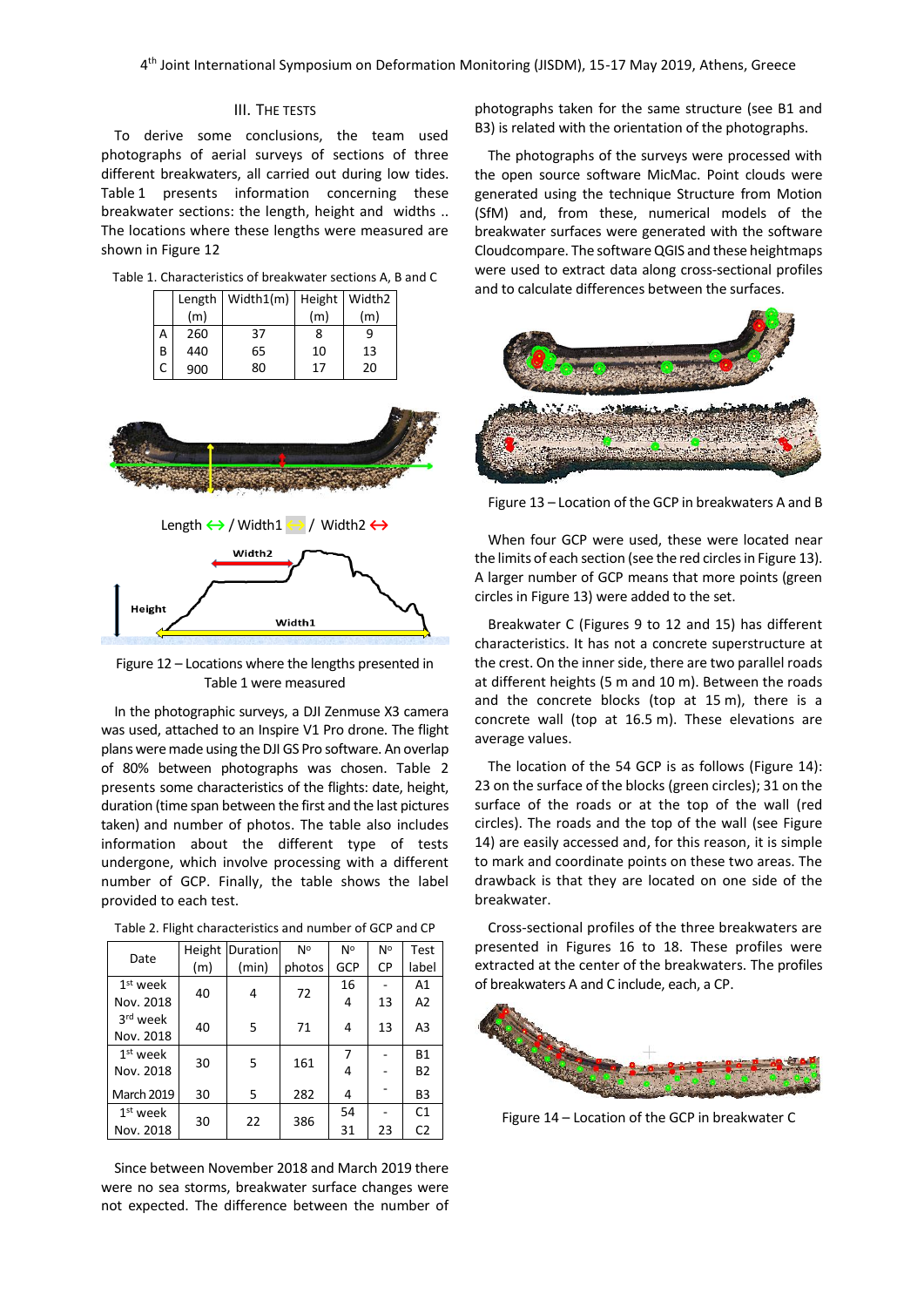

Figure 15 – Aerial photograph of breakwater C. Antifer blocks on the left side, the superstructure in the center, two roads and pipes on the right side



Figure 16 – Cross-sectional profiles of breakwater A



Figure 17 – Cross-sectional profiles of breakwater B



Figure 18 – Cross-sectional profiles of breakwater C

In some versions of the tests performed, it were generated points clouds with a small number of GCP (clouds A2, A3 and C2, see Table 2). These clouds have a large number of CP. In each of these three clouds the vertical distance between each CP and the nearest point of the cloud was determined by the tool "Closest point set" of the software Cloudcompare. These vertical distances were grouped according to the ten intervals presented in Figure 19 (X axis). Then the relative frequency was determined and presented as chart in Figure 19. Comparing the results of point clouds A2 and A3 one can notice that cloud A3 is the closest to the CP (75% of the points analyzed are at a distance from a CP shorter than 5 cm). On the other hand, the points analyzed in point cloud C2 are the furthest from their respective CP, being almost all lower than the CP (negative differences).



Figure 19 – Distribution of vertical distances between clouds and CP

## IV. CONCLUSIONS

This paper presents the first studies performed to generate recommendations on the quantity of GCP needed in photographic surveys of breakwaters, which are carried out for monitoring purposes only. The first results seem to suggest that it is possible to mark less points than those marked so far.

The next steps of this study will include the use of different software for data processing and the accomplishment of more flights, always with the marking of many GCP and CP for a correct evaluation of the quality of the generated products. At that stage, an assessment will be made not only with vertical differences, like those presented in this paper, but also with horizontal differences. Also the analysis presented was limited to areas with easy accesses, like the crests. It is planned to expand the analysis to the entire surface.

#### V. ACKNOWLEDGEMENTS

The work has received funding from the Portuguese Foundation for Science and Technology (FCT), Portugal, through project BSAFE4SEA - Breakwaters SAFEty